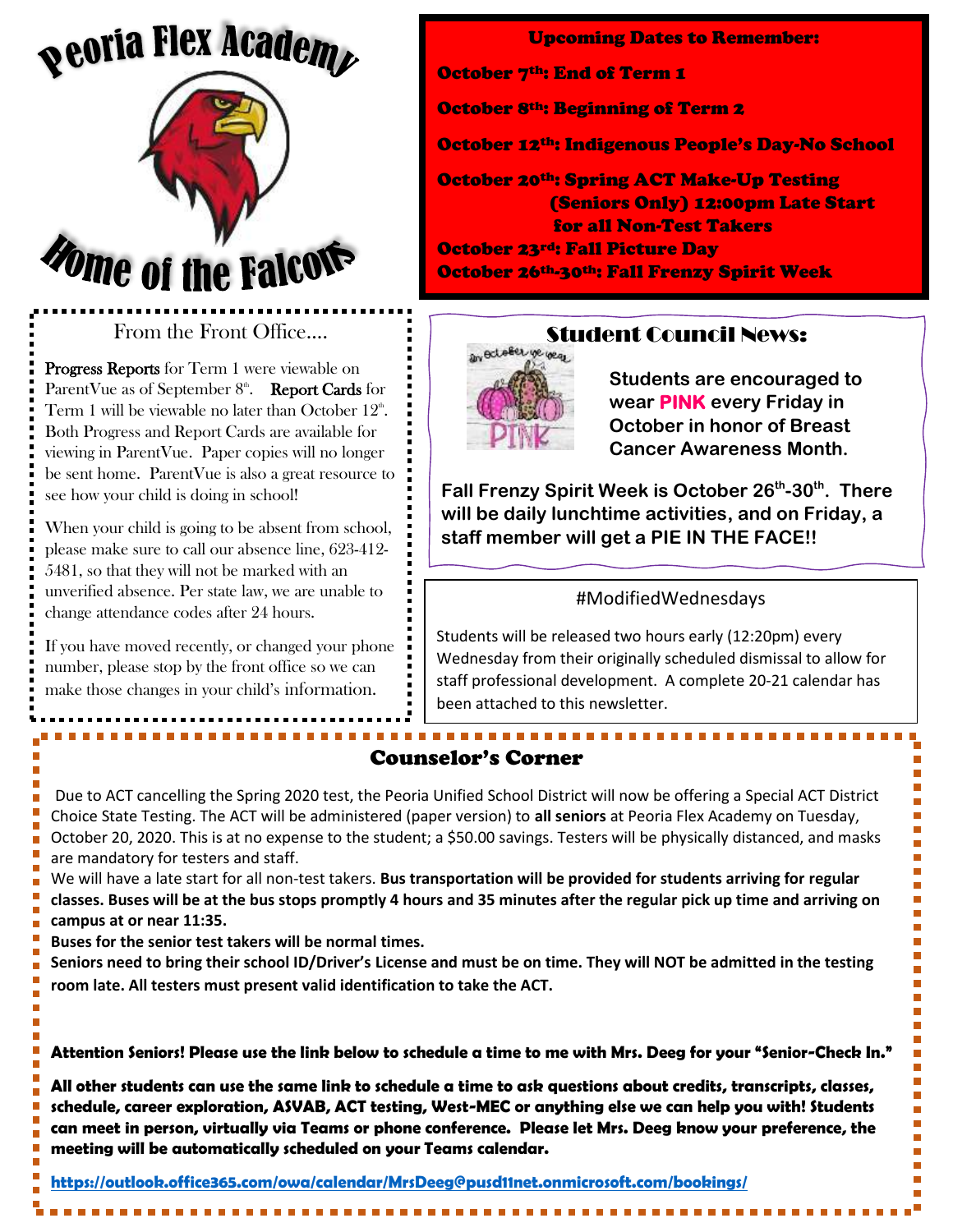HOW DO I CONTACT A COUNSELOR? If you need anything, e-mail, or call. Include information about how we can help you and your family and a phone number. We will call or e-mail you ASAP.

- 
- 

• **Mrs. Deeg (counselor): 623-773-6709 or ldeeg@pusd11.net** • **Mr. Barrett (behavior counselor) 623-773-6711 or vbarrett@pusd11.net** • **Mrs. Ross (Social Worker) 623-412-5475 or aross@pusd11.net**

### **HOW DO I ACCESS MY USERNAME AND PASSWORD?**

Starting August 3<sup>rd</sup>, parents can log into ParentVue to access their student's log-in and password information:

**GO TO:** ParentVue --- Parent and Student Resources --- Student Login Information

| <b>Parent and Student Resources</b> |                                 |
|-------------------------------------|---------------------------------|
| Student Info                        |                                 |
| School Information                  |                                 |
| A. Report Card                      |                                 |
| <b>ER</b> Course Request            |                                 |
| Course History                      |                                 |
| <b>&amp;</b> Conference             |                                 |
| V<br>Attendance                     | Student login Information       |
| Calendar                            | College Scholarship Eligibility |
| œ<br>Messages<br>w                  |                                 |
| Home.                               | <b>PARENT AND STI</b>           |

### **WHAT IF I NEED A COPY OF MY TRANSCRIPT OR ANY OTHER SCHOOL RECORDS?**

• Please contact Mrs. Spiller @ 623-412-5479 or mspiller@pusd11.net

### **NEED SOMEONE TO TALK TO:**

- **PFA Counseling/Social Work Department: [vbarrett@pusd11.net](mailto:vbarrett@pusd11.net) or [aross@pusd11.net](mailto:aross@pusd11.net) or [ldeeg@pusd11.net](mailto:ldeeg@pusd11.net)**
- TEEN LIFELINE: **YOU ARE NOT ALONE** text or call 24 hours a day, 7 days a week **602-248-8336 (TEEN)**
- MARICOPA MOBILE CRISIS TEAM: **602-222-9444**
- NATIONAL SUICIDE PREVENTION LIFELINE: **1-800-273-TALK (8255)**

**NEED HELP WITH BILLS, FOOD, MEDICAL, CLOTHING:** Find food assistance, help paying bills, and other free or reduced cost programs that help people affected by the covid-19 pandemic at:<https://findhelp.org/>

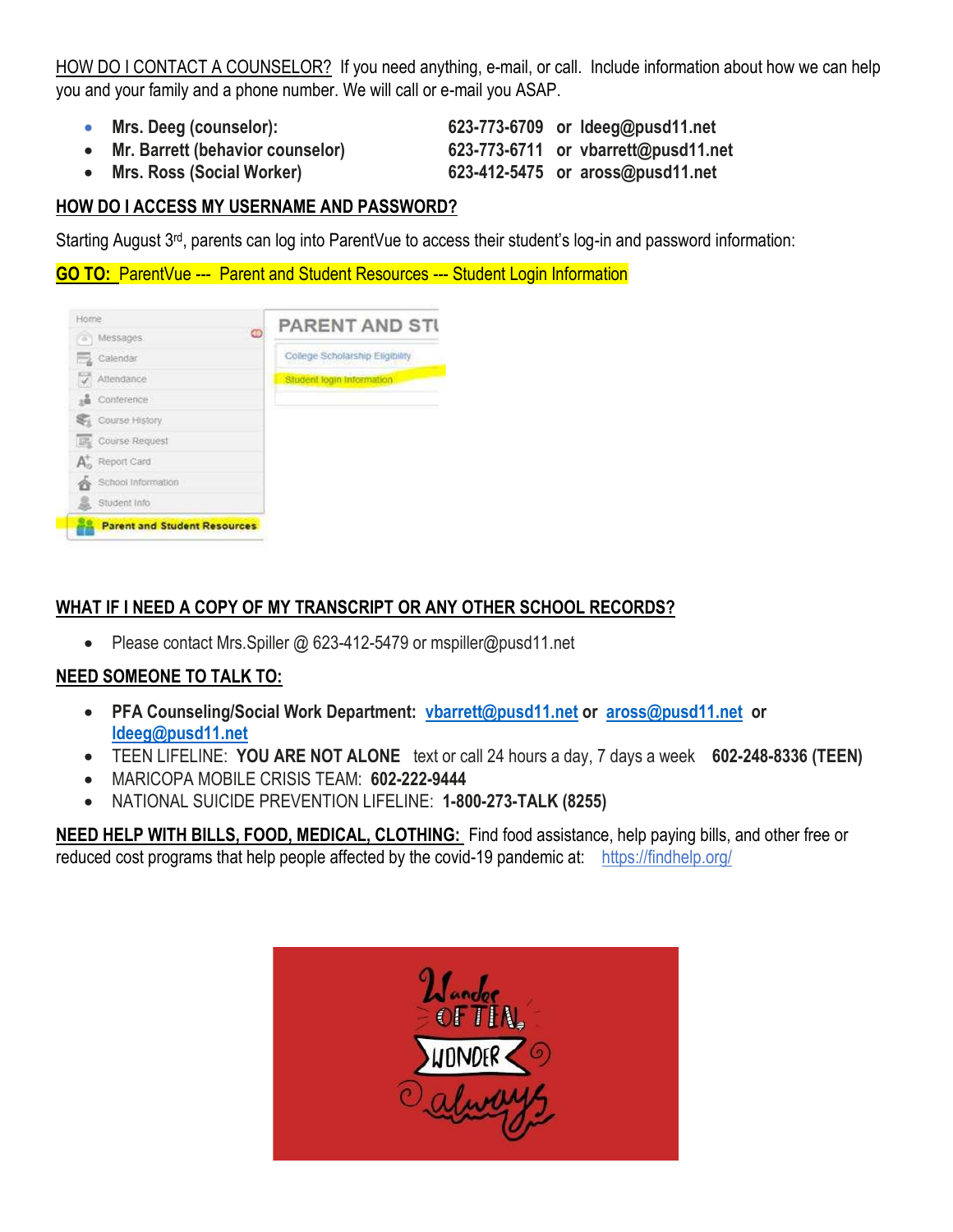# **Free Meals!**

Per the most recent guidance from the USDA, your PUSD site will be serving FREE breakfast and lunch during school hours, and a FREE dinner to take home to all students until December 31, 2020\*.

Additional Meal Pickup Options Beginning September 28th:

# **Curbside Service Available M-F:**

Pioneer Elementary, 9:30-10:15 AM 6315 W Port au Prince Ln, Glendale AZ 85306 Oasis Elementary, 10:00-10:45 AM 7841 W Sweetwater Ave, Peoria AZ 85381

Lake Pleasant Elementary, 10:00-10:45 AM 31501 N Westland Rd, Peoria AZ 85383

Ira A. Murphy Elementary, 10:00-10:45 AM 7231 W North Ln, Peoria AZ 85345

Sunset Heights Elementary, 10:00-10:45 AM 9687 W Adam Ave, Peoria, AZ 85382 Heritage Elementary, 11:00-11:45 AM 5312 W Mountain View Rd. Glendale AZ 85302

# **Virtual Students:**

Please contact your school cafeteria for questions and more information about receiving free meals

# High School After-School Super Snack or Athlete Pack Available M-F:

All high school students are eligible to pick up FREE after-school snacks or athlete snack pack at their respective sites. Athlete packs are intended for practicing athletes to pick up before daily sports practice. Please contact your high school cafeteria with further questions.

# Late Pick Up Available M-F:

**Liberty HS** 4:00-5:30 9621 W Speckled Gecko Dr, Gendale AZ 85383 Oakwood Elementary:  $3:30-4:45$ 

12900 N 71st Ave, Peoria AZ 85381

For further assistance please contact PUSD Food and Nutrition at 623-487-5185 or FoodAndNutrition@pusd11.org



This institution is an equal opportunity provider. \*Subject to change by the USDA

...................

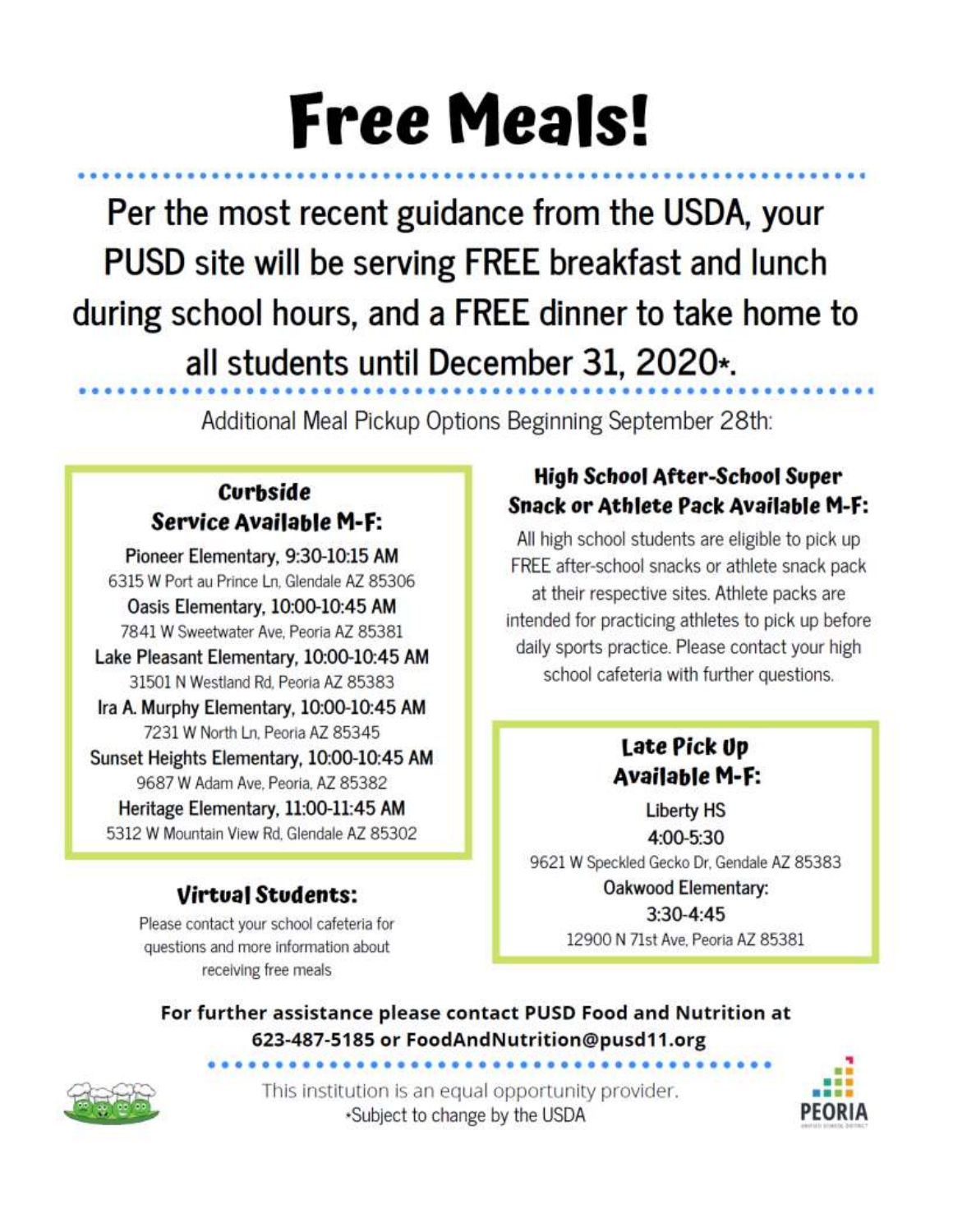







| <b>Term 2 Daily Schedule</b><br>Mon, Tues, Thurs, Fri starts 10/8 |       |       | <b>Term 2 #Modified Wednesday</b><br>Early Release starts 10/14/2020 |               |          |
|-------------------------------------------------------------------|-------|-------|----------------------------------------------------------------------|---------------|----------|
| $1st$ HOUR (75 min)                                               | 7:30  | 8:45  | $1st$ HOUR (72 min)                                                  | 7:30          | 8:42     |
| 2 <sup>nd</sup> HOUR (75 min)                                     | 8:50  | 10:05 | $2nd$ HOUR (72 min)                                                  | 8:47          | 9:59     |
|                                                                   |       |       | 3rd HOUR (71 min)                                                    | 10:04         | 11:15    |
| 3rd HOUR (90min)                                                  | 10:10 | 11:40 | PFA lunch (30 minutes +5)                                            | 11:15         |          |
| PFA LUNCH (30)                                                    | 11:40 | 12:10 |                                                                      | bussers leave | 11:45    |
| $5th$ HOUR (90 min+35)                                            | 12:15 | 1:45  | RTI (30 min)                                                         | 11:50         | 12:20    |
| busses leave (75 min)                                             |       |       | 1:50 5th and 6 <sup>th</sup> HOURS do not convene on Wednesdays      |               |          |
| 5th HOUR RTI (30 min)                                             | 1:50  | 2:20  |                                                                      |               | Late Sta |

 $4:30$ 

Term 1 Grade Report Period ends 10/7/2020 Term 2 starts 10/8/2020 Please, note that daily and Wednesday schedules are different in<br>Term 2.

 $2:30$ 

6<sup>th</sup> HOUR (120 min)

|      | <b>ACT Late Start Schedule</b><br>10/20/2020 |               |       |
|------|----------------------------------------------|---------------|-------|
|      | esters free breakfast (30)                   |               |       |
|      | ACT test 7:30 11:30                          |               |       |
|      | s only LUNCH (25+5)                          | 1130          |       |
|      | $1st$ HOUR (30 min+5)                        | 12:00         | 12:30 |
|      | HOUR (35 min+5)                              | 12:35         |       |
|      | 3 <sup>rd</sup><br>HOUR (30 min+5)           | 1:15          |       |
| 2020 | 5 <sup>th</sup> HOUR (30 min)                | 1:50          | 2:20  |
|      |                                              | bussers leave |       |
|      | <b>HOUR (120 min)</b>                        |               |       |

| <b>Phase 2 Daily Schedule</b>    |       |       | Modified Wednesday Oct 7, 2020             |      |              | 5 <sup>th</sup> HOUR (30 min)           | $1:50$ 2:2     |     |
|----------------------------------|-------|-------|--------------------------------------------|------|--------------|-----------------------------------------|----------------|-----|
|                                  |       |       | <b>Early Release</b>                       |      |              |                                         | bussers leavel | 1:4 |
| Mon, Tues, Thurs, Fri            |       |       |                                            |      |              | 6 <sup>th</sup> HOUR (120 min) 2:30 4:3 |                |     |
| $1st$ HOUR (80 min)              | 7:30  | 8:50  | $1^{st}$ HR (53 min)(7:48)                 | 7:30 | 8:23         |                                         |                |     |
| 2 <sup>nd</sup> HOUR (80 min)    | 8:55  | 10:15 | $2^{nd}$ HR (53 min)(8:46)                 | 8:28 | 9:21         |                                         |                |     |
| 3 <sup>rd</sup> HOUR (80min)     | 10:20 | 11:40 | 3 <sup>rd</sup> HR (52 min)(9:43)          |      | $9:26$ 10:18 |                                         |                |     |
| PFA LUNCH (30)                   | 11:40 | 12:10 | $5th$ HR (52 min)(10:40)                   |      | 10:23 11:15  |                                         |                |     |
| 5 <sup>th</sup> HOUR (90 min+35) | 12:15 | 1:45  | PFA lunch (30 min)                         |      | 11:15 11:45  |                                         |                |     |
| busses leave (75 min)            |       | 1:50  | RTI (30 min)                               |      | 11:50 12:20  |                                         |                |     |
| 5th HOUR RTI (30 min)            | 1:50  | 2:20  | bussing students leave 11:45               |      |              |                                         |                |     |
| $6th$ HOUR (120 min)             | 2:30  |       | 4:30 6th HR does not convene on Wednesdays |      |              |                                         |                |     |